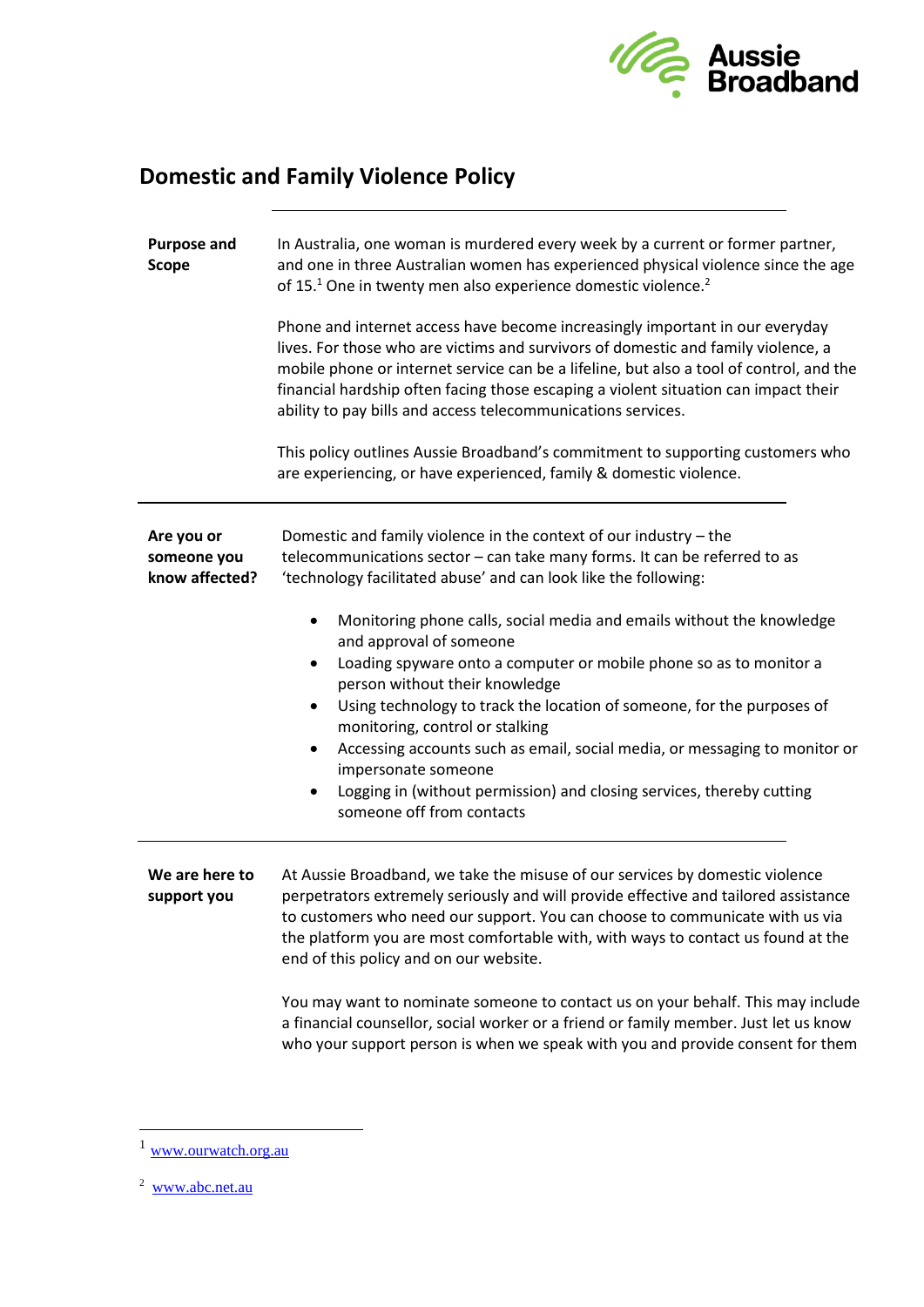obligations. **You only have to tell your story once** If you are comfortable for us to leave details of your circumstances on your account, you will only have to explain your situation once – the first time you call. We will be guided by the information that you provide to us and where possible, no extra proof is required. You can also choose to have your account handled by a dedicated member of staff who has received specialist training in dealing with cases that involve domestic violence. \_\_\_\_\_\_\_\_\_\_\_\_\_\_\_\_\_\_\_\_\_\_\_\_\_\_\_\_\_\_\_\_\_\_\_\_\_\_\_\_\_\_\_\_\_\_\_\_\_\_\_\_\_\_\_\_\_\_\_\_\_\_\_\_\_\_\_\_ **All conversations are confidential** Your safety and privacy will our priority. None of the information you give us will be disclosed to anyone else, even if their name is on the account. More information on our Privacy Policy is on our website. \_\_\_\_\_\_\_\_\_\_\_\_\_\_\_\_\_\_\_\_\_\_\_\_\_\_\_\_\_\_\_\_\_\_\_\_\_\_\_\_\_\_\_\_\_\_\_\_\_\_\_\_\_\_\_\_\_\_\_\_\_\_\_\_\_\_\_\_ **Your capacity to pay** We will work with you to find a solution for your individual situation. We provide payment plans or other support, guided by your circumstances. For more information on how we can help, have a look at our Financial Hardship Policy. **We will hear you** Our Customer Service Team have been trained to assist people who are experiencing family violence. We also have a team of Family Violence Specialists that your account can be assigned to should you require additional support. We will treat you with understanding, empathy and respect, and we will do everything we can to help while also complying with our industry guidelines. We can put you in touch or refer you to organisations that specialise in working with and supporting people experiencing family violence, for immediate and or more long-term assistance.

to act on your behalf, then we can work with them in line with our privacy

#### **Support Services For Women**

#### **1800RESPECT**

 National counselling helpline, information and support 24/7 1800 737 732 1800respect.org.au

## **DAISY APP**

 Daisy is an app developed by 1800RESPECT to connect people experiencing violence or abuse to services in their local area. [Google Play](https://play.google.com/store/apps/details?id=au.com.medibank.projectconnect)